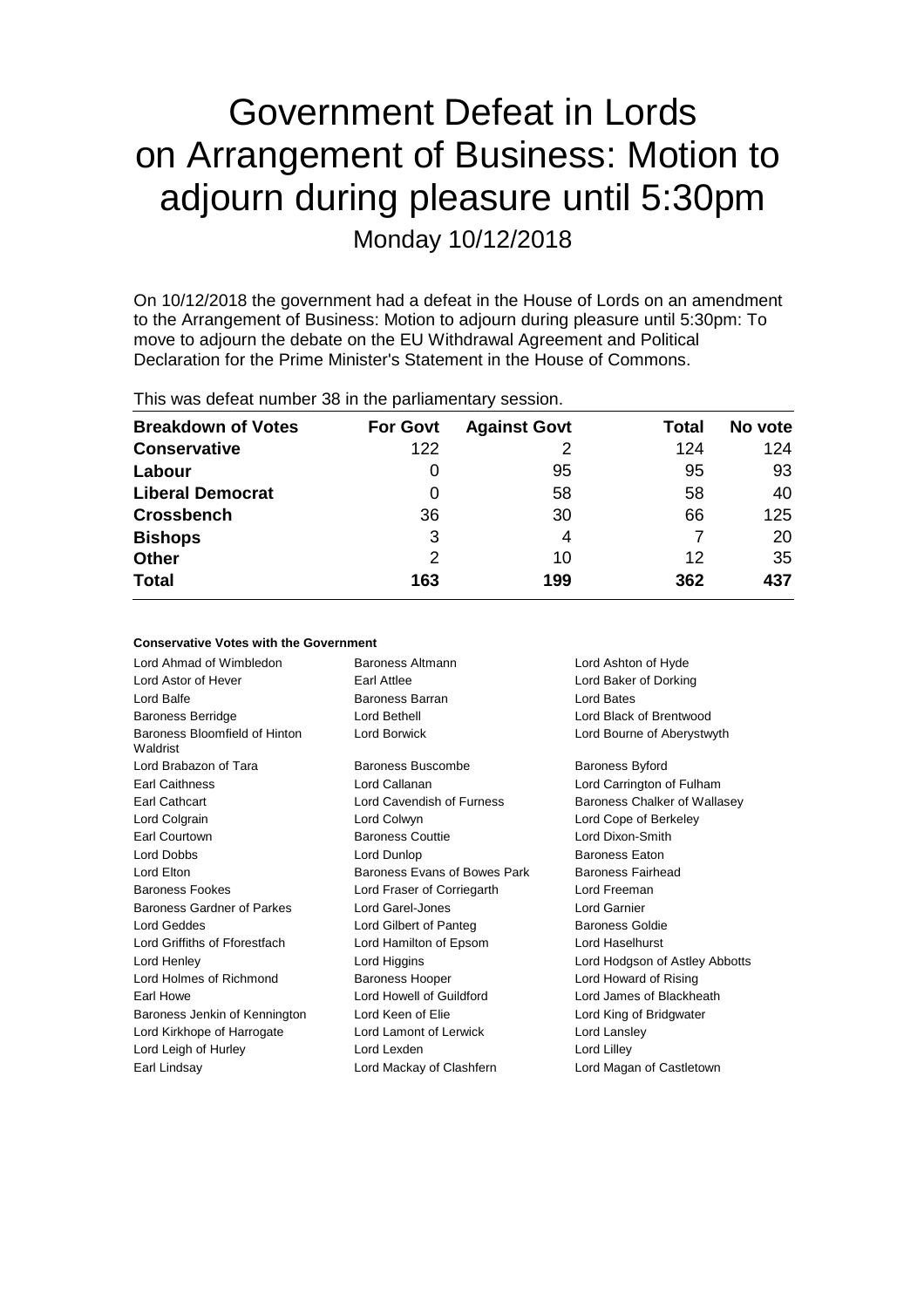Lord McColl of Dulwich **Lord McInnes of Kilwinning** Baroness McIntosh of Pickering Baroness Meyer Duke of Montrose Baroness Neville-Jones Baroness Newlove Baroness Nicholson of Winterbourne Baroness Noakes Lord Northbrook Lord O'Shaughnessy Lord Patten of Barnes Lord Pickles **Baroness Pidding Lord Popat** Lord Porter of Spalding **Lord Randall of Uxbridge** Baroness Rawlings Baroness Redfern Lord Renfrew of Kaimsthorn Lord Risby Lord Robathan **Lord Saatchi** Baroness Scott of Bybrook Baroness Seccombe Earl Selborne Lord Selkirk of Douglas Lord Selsdon Baroness Shephard of Northwold Lord Sherbourne of Didsbury Lord Shinkwin Lord Smith of Hindhead Baroness Stedman-Scott Lord Strathclyde **Baroness Sugg Lord Taylor of Holbeach** Baroness Sugg Lord Taylor of Holbeach Lord Tebbit Lord Trefgarne Viscount Trenchard Lord Trimble **Lord True** Lord True Lord Tugendhat Lord Wakeham Lord Wasserman Lord Wei Baroness Wheatcroft Baroness Wilcox Baroness Williams of Trafford Lord Young of Cookham Viscount Younger of Leckie

Lord Mancroft Baroness Manzoor Lord Marlesford

**Conservative Votes against the Government**

Lord Bowness **Duke of Wellington** 

#### **Labour Votes with the Government**

**Labour Votes against the Government**<br>Baroness Adams of Craigielea Lord Adonis

Lord Whitty Baroness Young of Old Scone

Baroness Adams of Craigielea Lord Adonis Lord Anderson of Swansea Baroness Armstrong of Hill Top Baroness Bakewell **Baroness I Lord Beecham** Lord Berkeley Lord Bradley Lord Brooke of Alverthorpe Lord Brookman **Lord Browne of Ladyton** Baroness Bryan of Partick Lord Carter of Coles Lord Cashman Baroness Chakrabarti Lord Christopher Lord Clarke of Hampstead Baroness Cohen of Pimlico Lord Collins of Highbury Baroness Corston Lord Cunningham of Felling Lord Darling of Roulanish Lord Davidson of Glen Clova Lord Davies of Stamford Lord Davies of Oldham Lord Donoughue Lord Drayson Lord Elder Lord Evans of Watford Lord Faulkner of Worcester Lord Foulkes of Cumnock **Baroness Gale** Baroness Gale Baroness Golding Lord Grocott Lord Hain Viscount Hanworth Lord Haskel **Baroness Hayter of Kentish Town** Baroness Healy of Primrose Hill Lord Hollick **Baroness Howells of St Davids** Lord Hunt of Kings Heath Lord Hunt of Kings Heath Lord Irvine of Lairg Baroness Jay of Paddington Lord Jones Baroness Jones of Whitchurch Lord Judd Lord Kennedy of Southwark Baroness Kennedy of Cradley Lord Knight of Weymouth Baroness Lawrence of Clarendon Lord Lennie Baroness Liddell of Coatdyke Lord Liddle Baroness Lister of Burtersett Baroness Mallalieu Baroness Massey of Darwen Lord McAvoy Baroness McIntosh of Hudnall Lord McKenzie of Luton Lord McNicol of West Kilbride Lord Mendelsohn Lord Monks Lord Morgan Lord Morris of Handsworth Lord Murphy of Torfaen Baroness Osamor **Lord Pendry Community** Baroness Pitkeathley Baroness Prosser Lord Puttnam Baroness Quin Lord Radice **Baroness Ramsay of Cartvale** Lord Rooker Baroness Sherlock **Viscount Simon** Baroness Smith of Basildon Baroness Taylor of Bolton **Baroness Thornton** Lord Tomlinson Lord Touhig **Lord Tunnicliffe** Lord Tunnicliffe **Lord Tunnicliffe** Lord Turnberg Baroness Warwick of Undercliffe Lord Watson of Invergowrie Lord Watts Lord West of Spithead **Baroness Wheeler** Baroness Wheeler **Baroness Whitaker** 

Lord Soley **Lord Stone of Blackheath** Baroness Symons of Vernham Dean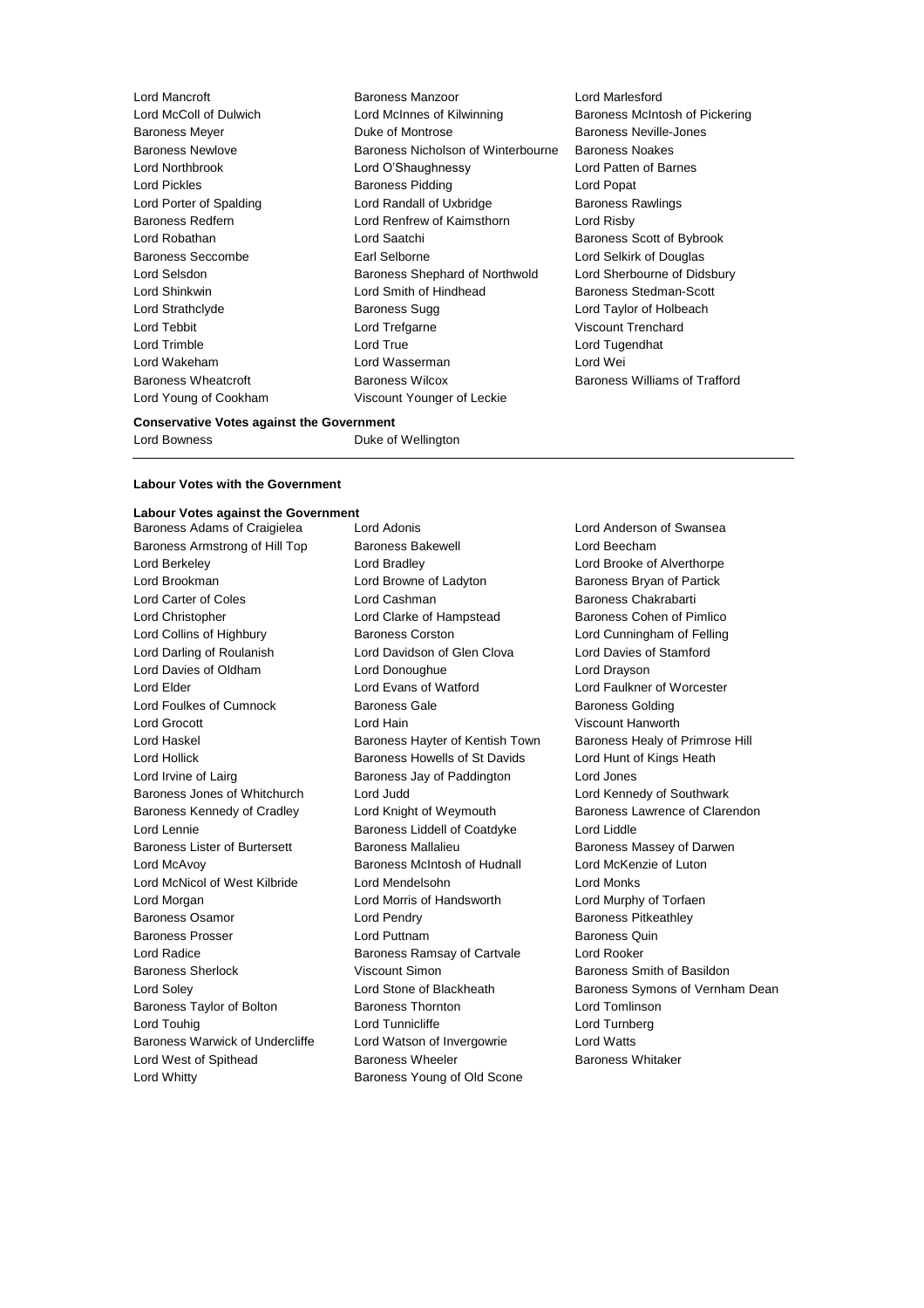#### **Liberal Democrat Votes with the Government**

## **Liberal Democrat Votes against the Government**

| Lord Beith                          |
|-------------------------------------|
| Lord Bradshaw                       |
| Lord Chidgey                        |
| Lord Dholakia                       |
| Lord Foster of Bath                 |
| Earl Glasgow                        |
| <b>Baroness Humphreys</b>           |
| <b>Baroness Jolly</b>               |
| <b>Baroness Kramer</b>              |
| Baroness Miller of Chilthorne Domer |
| <b>Lord Oates</b>                   |
| <b>Baroness Pinnock</b>             |
| Lord Razzall                        |
| Lord Rodgers of Quarry Bank         |
| <b>Baroness Sheehan</b>             |
| Lord Stoneham of Droxford           |
| Lord Taverne                        |
| Viscount Thurso                     |
| Lord Wallace of Tankerness          |

Baroness Bakewell of Hardington Mandeville Baroness Brinton Baroness Burt of Solihull Lord Clement-Jones Lord Cotter Baroness Doocey **Baroness Falkner of Margravine** Lord Fox Baroness Garden of Frognal Lord Goddard of Stockport Baroness Harris of Richmond Baroness Hussein-Ece Baroness Janke Lord Jones of Cheltenham Lord Kirkwood of Kirkhope Lord Marks of Henley-on-Thames Lord McNally Lord Newby **Baroness Northover** Lord Palmer of Childs Hill Baroness Parminter Lord Purvis of Tweed Baroness Randerson Lord Rennard **Lord Roberts of Llandudno** Lord Scriven **Lord Sharkey** Lord Shipley **Lord Steel of Aikwood** Lord Storey **Lord Stunell** Lord Teverson **Exercise 2** Exercise Baroness Thomas of Winchester Baroness Tyler of Enfield Lord Wallace of Saltaire

#### Baroness Barker

Baroness Bonham-Carter of Yarnbury Baroness Bowles of Berkhamsted

#### **Crossbench Votes with the Government**

Lord Aberdare Lord Alton of Liverpool Lord Best Lord Brown of Eaton-under-Heywood Lord Chartres **Baroness Cox** Lord Craig of Radley **Lord Curry of Kirkharle** Lord Dear Baroness Deech Baroness D'Souza Lord Eames Baroness Emerton Lord Green of Deddington Lord Hennessy of Nympsfield Lord Hogan-Howe Baroness Hollins Lord Houghton of Richmond Lord Hylton Lord Jay of Ewelme Lord Jones of Birmingham Lord Low of Dalston **Lord Luce Lord Luce Earl Lytton** Baroness Masham of Ilton **Lord Mountevans Lord Palmer** Lord Singh of Wimbledon Viscount Slim Lord Stirrup Lord Trees Lord Trevethin and Oaksey Lord Vaux of Harrowden

Lord Walker of Gestingthorpe Lord Wilson of Dinton Lord Woolf

#### **Crossbench Votes against the Government**

Lord Boyce **Baroness Boycott Lord Broers Lord Broers** Earl Clancarty Lord Fellowes Baroness Greengross Baroness Grey-Thompson Earl Hay of Kinnoull Baroness Hayman Baroness Howe of Idlicote Lord Judge Lord Kerr of Kinlochard Earl Listowel **Lord Listowel** Lord Lisvane **Lord Listowel** Lord Mance Baroness Manningham-Buller Baroness O'Neill of Bengarve Lord Ouseley Lord Pannick Lord Ricketts Lord Russell of Liverpool Earl Sandwich Baroness Stern Lord Warner

Baroness Afshar Lord Bichard Lord Bilimoria

Lord Wilson of Tillyorn **Baroness Worthington** Baroness Young of Hornsey

#### **Bishop Votes with the Government**

Bishop of Carlisle **Bishop of Leeds** Bishop of Winchester